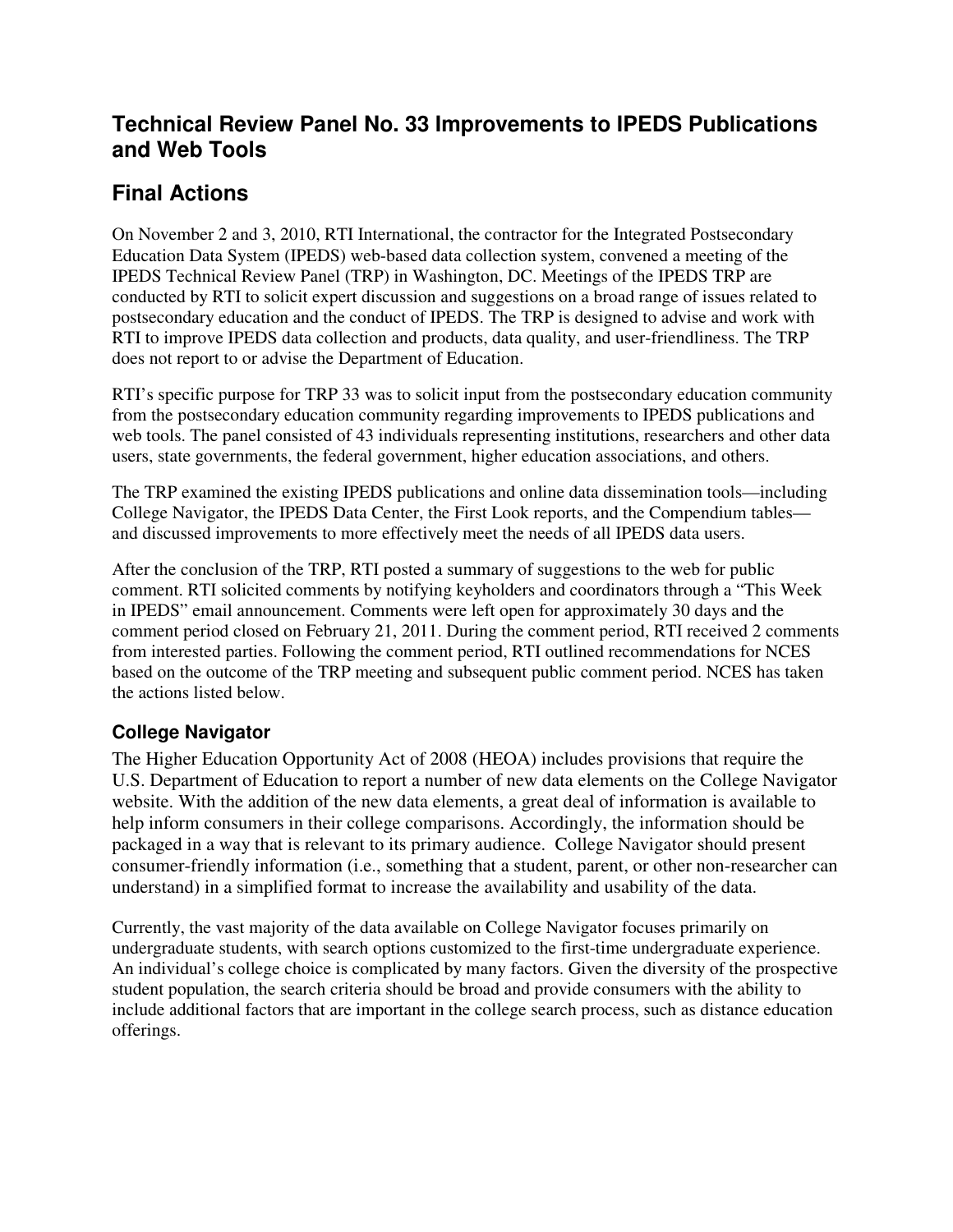College Navigator Improvements

NCES continued to make improvements to College Navigator. College Navigator to keep the site "consumer friendly." College Navigator now includes the following new functionalities:

- The search function provides users with the ability to search for institutions that offer all programs completely through distance education;
- The Programs/Majors Selector functionality includes search criteria to find schools that offer the selected programs/majors as distance education;
- The Programs/Majors category identifies degrees and programs that are offered as distance education programs by the institution;
- The General Information tab displays the level of distance education offerings by the institution (undergraduate and/or graduate);
- The College Navigator homepage includes a link to the College Affordability and Transparency Center that allows users to browse lists of institutions with the highest and lowest tuition and fees and net price.

## **IPEDS Data Center Planned Improvements**

#### **Institution Profile**

Users can access the Institution Profile to quickly retrieve commonly referenced IPEDS data for a selected institution from the most recent data year. The data elements made available through this report should be of interest to data users and presented in a format that is visually appealing and easy to understand.

#### New Institution Profile

NCES and its subcontractors have introduced improvements to the Institution Profile to include more data such as student charges, net price, distance education enrollment, enrollments by age and residence added. Additionally, NCES and its subcontractors have added new graphics to visually describe the data. The newly designed Institution Profile is now available via the Look up an Institution function of the IPEDS Data Center.

#### **Compare Institutions vs. Build a Custom Dataset**

The Data Center currently has two functions that serve similar purposes: the Compare Individual Institutions task and the Download Custom Data Files task. By selecting either of these tasks, users can select one or more institutions, variables, and data years to create a custom IPEDS data file. While the methods for selecting variables are similar, there are differences in the layouts of the variable trees and the structure of the output files.

Users find it confusing that there are two tasks listed on the main menu that appear to have the same function. To reduce confusion, the main menu should provide a single entry point from which users can navigate between the two tasks.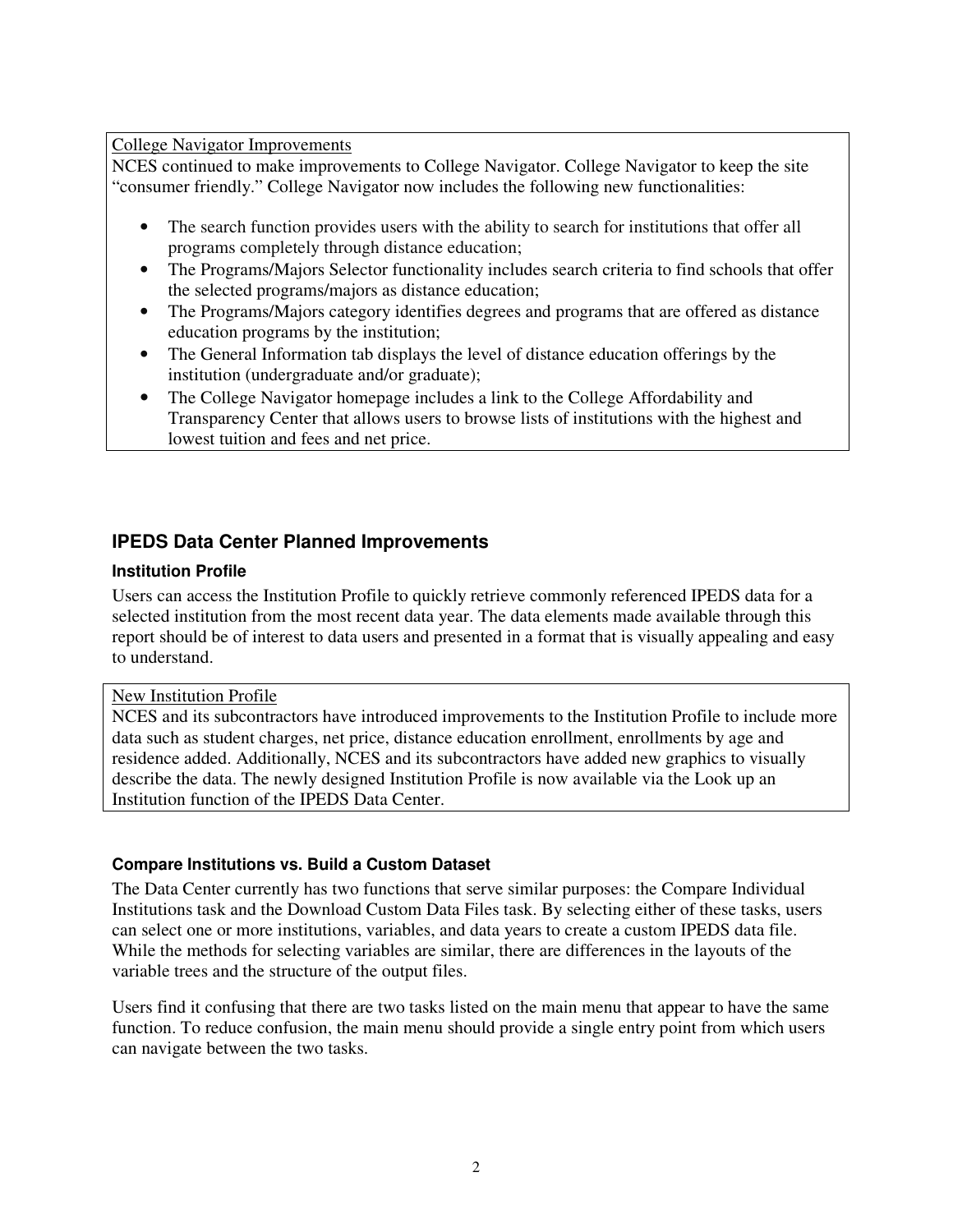#### Compare Institutions Improvements

NCES and its subcontractors added an additional formatting choice in the Output screen. Users who choose to download their data in comma separated format are given the option to include value labels for categorical variables as part of the output.

Additionally, NCES and its subcontractors implemented a color-coding system within the variable tree to help users distinguish between Continuous, Alpha/String, and Categorical variables.

#### Download Custom Data Files Improvements

NCES and its subcontractors integrated the variable tree and qualifying variable tree design into the Download Custom Data Files component to give users increased flexibility when choosing their qualifying variables. For example, when downloading Completions data, the CIP Code qualifying variable now includes options to select all CIP codes (e.g. 'Grand Total') and 'Select all 2-digit'. Then, within each 2-digit CIP Code, additional options to 'Select all 4-digit' and 'Select all 6-digit' are now available. This change enhanced reporting capabilities and improved the system's efficiency by facilitating more targeted analyses.

#### **Enhanced Statistical Report**

The Create Group Statistics task is designed to help users generate a report containing summary statistics for one or more IPEDS variables for a group of institutions. Results can be viewed on screen in HTML format or downloaded in CSV or Excel format for further analysis.

One strategy to improve usability of this function is to simplify the format for easier navigation to help more novice users create useful statistical reports without the need for outside statistical software. Currently, users must answer several questions to generate the report and select variables twice—once for analysis variables and once for classification variables.

#### Statistics Report Improvements

NCES and its subcontractors redesigned the *Statistics Table Options* userface and integrated the classification variable selection process (formerly a standalone screen) into the Statistics Table Options screen. The new userface offers data users a more intuitive work flow by presenting a single selection process that includes all available output options. Additionally, NCES and its subcontractors redesigned the output screen for improved presentation and clarity.

#### **IPEDS Tables Generator**

The TRP discussed the usefulness and relevance of developing a table generator within the IPEDS Data Center to replace the IPEDS Data Analysis System (DAS). While DAS is still the primary option for producing tables and correlation matrices from IPEDS data, NCES recently replaced DAS with the QuickStats and PowerStats guided table generators for accessing data from its nine postsecondary education sample surveys.

NCES should maintain consistency across its postsecondary data dissemination tools, similar to the way that DAS originally integrated all postsecondary surveys under one consistent interface and command structure. Providing users with a quick and easy means of generating simple tables related to one statistic—particularly if the tool incorporates derived variables and a multiyear capacity would be of considerable use to both beginning users and more advanced users who perform ad hoc data analysis.